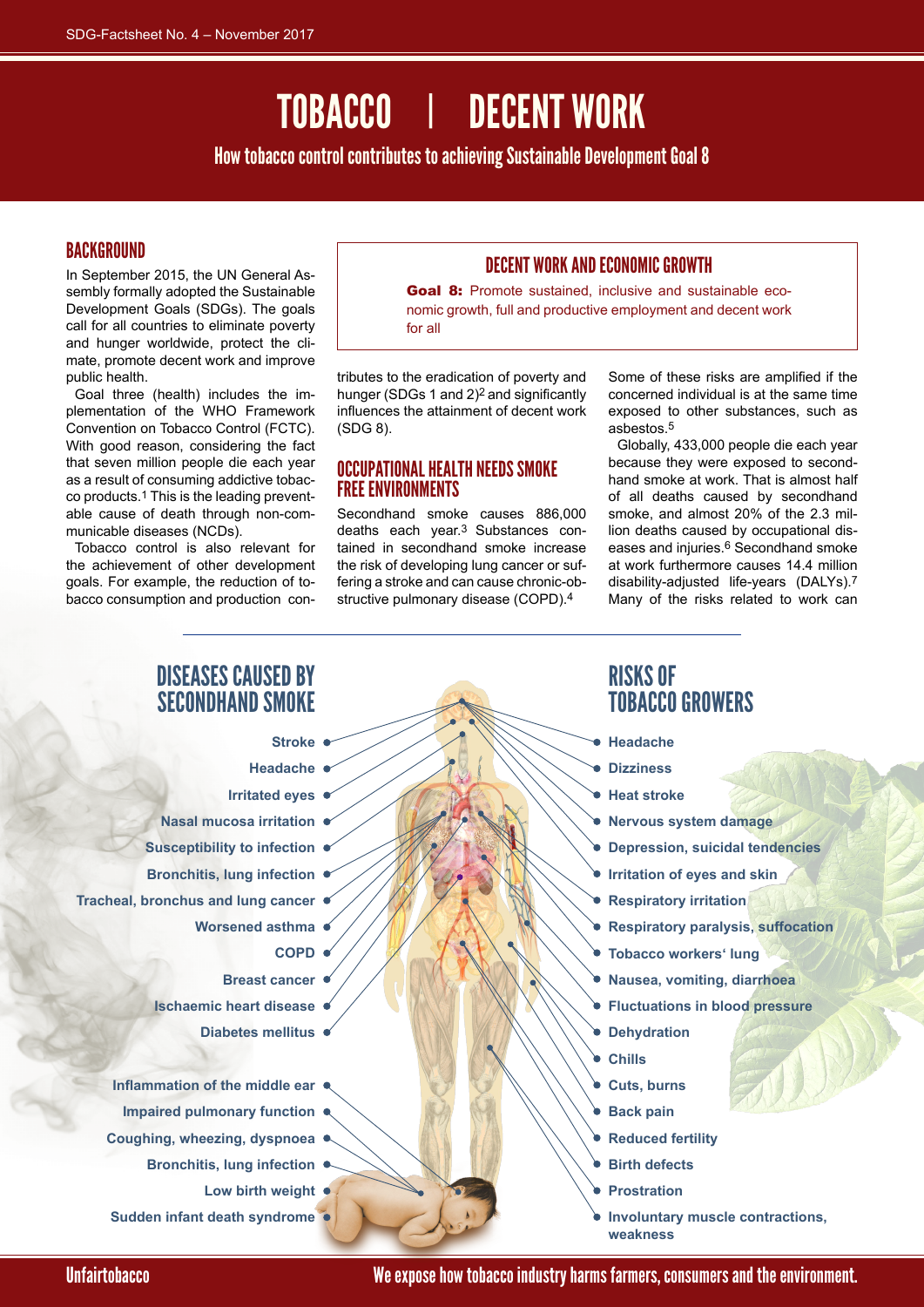be reduced, but not entirely eradicated because they are directly linked to materials required in production. This is different when it comes to secondhand smoke: Deaths and diseases would be entirely avoidable if all workplaces were smoke free. Additionally, this would significantly reduce the number of workplace fires. The National Health Service Scotland estimates that about 20% of fires at work in Scotland are started by cigarettes or discarded matches.8

sion and suicidal tendencies. In severe cases, contaminated individuals are at acute risk to suffocate.13

In addition, the tobacco plant itself contains the water- and liposoluble neurotoxin nicotine, that can be absorbed through the skin, especially when the tobacco leaves are wet. This causes an acute nicotine poisoning, known as Green Tobacco Sickness (GTS). It leads to dizziness, nausea, vomiting, diarrhoea, headache and muscle weakness.

### TOBACCO CONTROL IS PART OF THE DEVELOPMENT GOALS

With **SDG 3**, the United Nations want to "ensure healthy lives and promote well-being for all at all ages". This includes target 3.a, which aims to strengthen the implementation of the WHO Framework Convention on Tobacco Control (FCTC).

There is no safe level of exposure to tobacco smoke. Only a 100% smoke free environment is a sufficient protection.9 Comprehensive smoke free laws are in place in 55 countries, covering 1.5 billion people worldwide (about 20% of the world's population).10 The least protected remain workers in bars, restaurants and pubs – only 36% of countries have implemented legislation that prohibits smoking in these venues.<sup>11</sup>

## OCCUPATIONAL INJURIES IN TOBACCO GROWING

More than 17 million people around the world work in tobacco farming, primarily in low- and middle-income countries where labour standards are often low.<sup>12</sup>

Tobacco growing is shaped by intensive use of pesticides and other chemical inputs. Occupational injuries like poisonings are prevalent (SDGs 8.8, 3.9). Smallholder farmers often lack protective clothing, or the protection they have access to is not appropriate for the climatic conditions they work in. They often use hand-held sprayers, increasing their risk of exposure significantly. Poisonings with organophosphates and other agrochemicals cause nausea, headache, dizziness, neurological damage, depres-

Severe cases need emergency care in hospital to treat the resulting dehydration.14 GTS is prevalent among tobacco workers: A study in Southern Brazil showed that 9.6% of men and 15.7% of women had experienced at least one episode in the past growing season.15 According to a study in North Carolina, a tobacco worker had a 20% chance of having a GTS event during any given week in harvest season.16

In this context, the widespread child labour in tobacco growing is particularly alarming. Children are working in the fields in virtually all top tobacco growing countries, including Brazil, Indonesia, Malawi, Argentina and the USA.17

Because of the hazardous work that puts children at risk of poisonings and other injuries, child labour in tobacco growing is a violation of ILO Convention No. 182 against the worst forms of child labour as well as Articles 28, 31 and 32 of the UN Convention on the Rights of the Child (SDGs 4, 8.7).18

Furthermore, tobacco estates in Malawi have been found to use forced labour.19 The tobacco workers' union TOAWUM complains that tobacco companies deny them basic rights to freedom of association and collective bargaining, as enshrined in ILO Conventions No. 98 and 154 (SDG 8.8).20

## WHAT NEEDS TO BE DONE

Sustainable Development Goal 8 hugely benefits from tobacco control. The implementation of Article 8 of the WHO FCTC (Protection from secondhand smoke) significantly contributes to decent working conditions (SDG 8.8), by substantially reducing occupational diseases and injuries.

There is an urgent need to promote occupational health and safety for tobacco farmers and workers and to reduce the specific risks associated with tobacco growing (GTS). More research into shortand longterm consequences of GTS and effective prevention measures is necessary. Additionally, medical personnel in tobacco growing regions should be trained to diagnose cases of GTS and how to treat them (SDG 8.8, FCTC Art. 18).21

Child labour in tobacco growing has to be eradicated (SDG 8.7). To achieve this, manipulations of leaf prices by corporations and the power imbalance between smallholder farmers and multinational tobacco companies have to be addressed. Thus it can be ensured that tobacco growers do not have to use the unpaid labour of their children to make ends meet. In the long run, governments should promote and support alternative livelihoods for tobacco smallholders (SDGs 8.2., 8.3, FCTC Art. 17) to achieve a sustainable work environment with less risks of occupational injuries and diseases (SDG 8.8), and to eradicate poverty in tobacco farming regions (SDG 1).

Tobacco industry interference prevents the International Labour Organization (ILO) from effectively fighting for smokefree workplaces and push for tobacco workers' rights. The ILO should stop its public-private partnerships with tobacco companies and their affiliated organizations by adopting the UN model policy against tobacco industry interference.22

#### Sources

Bibliography available online: [→www.unfairtobacco.org/en/sdg-facts04](http://www.unfairtobacco.org/en/sdg-facts04) Further information on tobacco & the SDGs:

[→www.unfairtobacco.org/en/sdgs](http://www.unfairtobacco.org/en/sdgs)

#### Unfairtobacco

c/o BLUE 21 | Gneisenaustr. 2a | 10961 Berlin | Germany Phone: +49 - (0)30 - 694 6101 | Email: info@unfairtobacco.org Website: [www.unfairtobacco.org](http://www.unfairtobacco.org)

Author: Laura Graen, [www.lauragraen.de](http://www.lauragraen.de) Layout: Michael Tümptner, [www.neungradplus.de](http://www.neungradplus.de)

Berlin, November 2017

Unfairtobacco exposes how tobacco industry harms farmers, consumers and the environment.

With financial support from  $ENGAGEMENT$  GLOBAL<br>
on behalf of  $\bigoplus_{\text{uniform function}\atop \text{unof Entwickling}} \underbrace{\text{Bundentnickling}}_{\text{unof Entwickling}}$ on behalf of

With the kind support of



The contents of this publication are the sole responsibility of the Berlin Working Group on Environment and Development (BLUE 21 e.V.) and do not reflect the views of Engagement Global gGmbH, the Federal Ministry for Economic Cooperation and Development or the Berlin Senate Department for Economics, Energy and Businesses.

**Landesstelle für Entwicklungszusamm** 

We expose how tobacco industry harms farmers, consumers and the environment.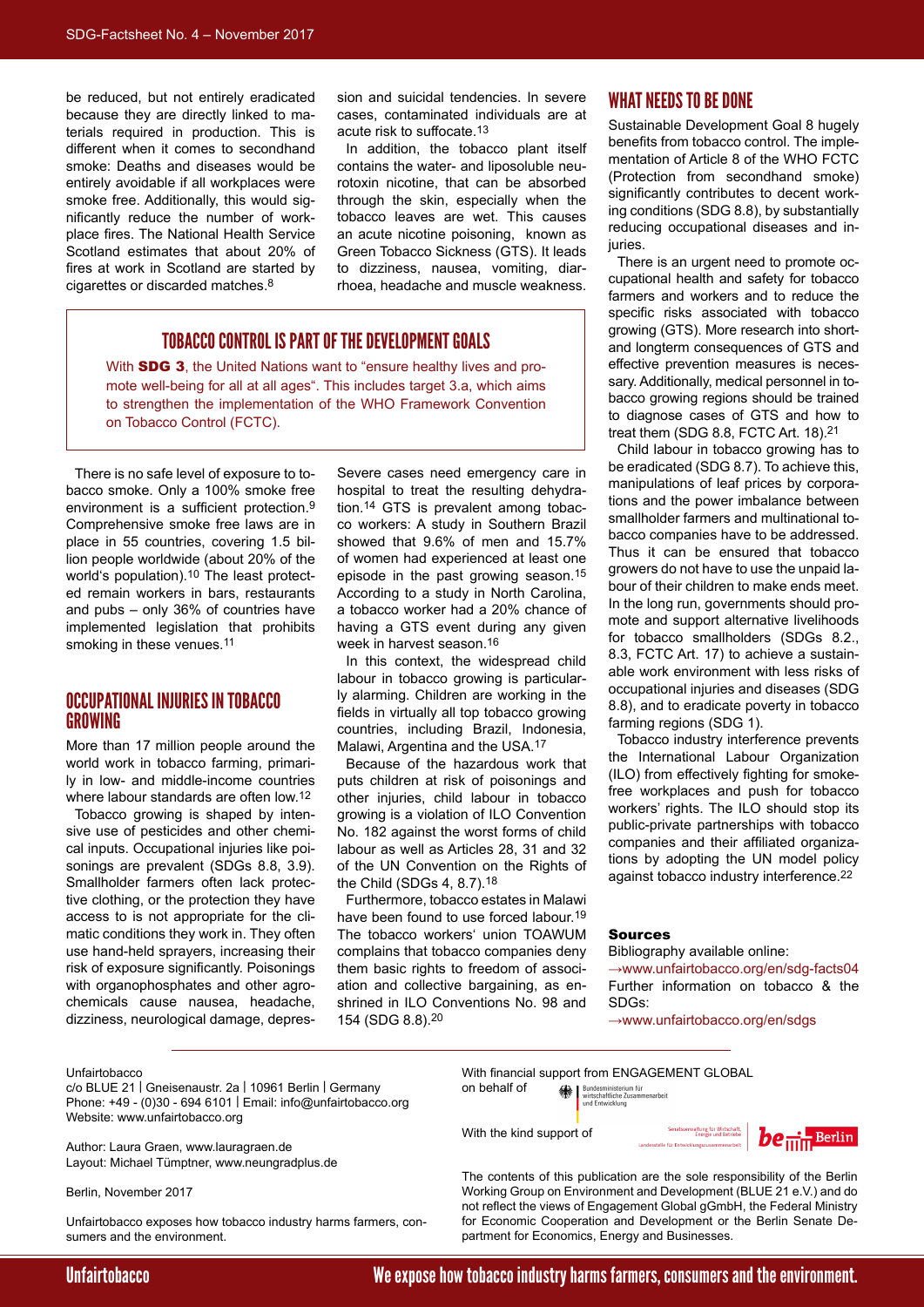## **SOURCES**

**1** World Health Organization 2017: WHO report on the global tobacco epidemic, 2017: monitoring tobacco use and prevention policies. Geneva, Switzerland. Online: <http://apps.who.int/iris/bitstream/10665/255874/1/9789241512824-eng.pdf?ua=1>.

**2** Laura Graen 2016: SDG-Factsheet No. 1: Tobacco | Poverty | Hunger: How Tobacco Control can contribute to achieving Development Goals 1 and 2. Berlin, Germany: Unfairtobacco / Berliner Landesarbeitsgemeinschaft Umwelt und Entwicklung (Blue 21). Online: [https://](https://www.unfairtobacco.org/en/sdg-facts01) [www.unfairtobacco.org/en/sdg-facts01.](https://www.unfairtobacco.org/en/sdg-facts01)

**3** Emmanuela Gakidou et al 2017: Global, Regional, and National Comparative Risk Assessment of 84 Behavioural, Environmental and Occupational, and Metabolic Risks or Clusters of Risks, 1990–2016: A Systematic Analysis for the Global Burden of Disease Study 2016, The Lancet 390, No. 10100: 1345–1422, doi:10.1016/S0140-6736(17)32366-8.

**4** Deutsches Krebsforschungszentrum 2015: Tabakatlas Deutschland 2015. Heidelberg, Germany: Pabst Science Publishers. Online: <http://www.dkfz.de/de/tabakkontrolle/download/Publikationen/sonstVeroeffentlichungen/Tabakatlas-2015-final-web-sp-small.pdf>.

Glenn M. Landers et al 2017: County Smoke-Free Laws and Asthma Discharges: Evidence from 17 US States, Canadian Respiratory Journal, doi:10.1155/2017/6321258.

Gakidou et al 2017: Global, Regional, and National Comparative Risk Assessment of 84 Behavioural, Environmental and Occupational, and Metabolic Risks or Clusters of Risks, 1990–2016.

**5** Carin Håkansta 2004: Workplace Smoking. Working Paper: A Review of National and Local Practical and Regulatory Measures. International Labor Organization. Online: [http://www.ilo.org/wcmsp5/groups/public/---ed\\_protect/---protrav/---safework/documents/publication/](http://www.ilo.org/wcmsp5/groups/public/---ed_protect/---protrav/---safework/documents/publication/wcms_108424.pdf) [wcms\\_108424.pdf.](http://www.ilo.org/wcmsp5/groups/public/---ed_protect/---protrav/---safework/documents/publication/wcms_108424.pdf)

**6** Gakidou et al 2017: Global, Regional, and National Comparative Risk Assessment of 84 Behavioural, Environmental and Occupational, and Metabolic Risks or Clusters of Risks, 1990–2016.

**7** Gakidou et al 2017: Global, Regional, and National Comparative Risk Assessment of 84 Behavioural, Environmental and Occupational, and Metabolic Risks or Clusters of Risks, 1990–2016.

International Labour Organization n.D.: Safety and Health at Work. Online: [http://www.ilo.org/global/topics/safety-and-health-at-work/](http://www.ilo.org/global/topics/safety-and-health-at-work/lang--en/index.htm) [lang--en/index.htm.](http://www.ilo.org/global/topics/safety-and-health-at-work/lang--en/index.htm)

**8** NHS Health Scotland 2013: Smoking Policy. 17 April. Online: [http://www.healthyworkinglives.com/advice/Legislation-and-policy/emplo](http://www.healthyworkinglives.com/advice/Legislation-and-policy/employee-issues/smoking)[yee-issues/smoking](http://www.healthyworkinglives.com/advice/Legislation-and-policy/employee-issues/smoking).

**9** WHO Framework Convention on Tobacco Control Secretariat 2007: Guidelines for implementation of Article 8: Protection from exposure to tobacco smoke. Online: [http://www.who.int/fctc/treaty\\_instruments/adopted/Guidelines\\_Article\\_8\\_English.pdf?ua=1.](http://www.who.int/fctc/treaty_instruments/adopted/Guidelines_Article_8_English.pdf?ua=1)

**10** World Health Organization 2017: WHO report on the global tobacco epidemic, 2017: monitoring tobacco use and prevention policies. **11** World Health Organization 2017: WHO report on the global tobacco epidemic, 2017: monitoring tobacco use and prevention policies.

**12** Laura Graen 2014: Doppelte Last: Tabak im Globalen Süden. Berlin, Germany: Unfairtobacco / Berliner Landesarbeitsgemeinschaft Umwelt und Entwicklung (Blue 21). Online: <http://www.unfairtobacco.org/doppeltelast>.

**13** Deutsches Krebsforschungszentrum 2009: Rote Reihe Tabakprävention und Tabakkontrolle Band 11: Umweltrisiko Tabak - von der Pflanze zur Kippe. Heidelberg, Germany. Online: [http://www.dkfz.de/de/tabakkontrolle/download/Publikationen/RoteReihe/Umweltrisi](http://www.dkfz.de/de/tabakkontrolle/download/Publikationen/RoteReihe/Umweltrisiko_Tabak_Band11.pdf)[ko\\_Tabak\\_Band11.pdf](http://www.dkfz.de/de/tabakkontrolle/download/Publikationen/RoteReihe/Umweltrisiko_Tabak_Band11.pdf).

Natacha Lecours 2014: The harsh realities of tobacco farming: A review of socioeconomic, health and environmental impacts. In: Tobacco control and tobacco farming: separating myth from reality. Ed. by Wardie Leppan, Natacha Lecours and Daniel Buckles. London, UK; New York, NY, USA; Ottawa, Kanada: Anthem Press; International Development Research Centre. 99–137.

Neice Muller Xavier Faria et al 2014: Occupational exposure to pesticides, nicotine and minor psychiatric disorders among tobacco farmers in southern Brazil. NeuroToxicology 45, Supplement C: 347–54, doi:10.1016/j.neuro.2014.05.002.

**14** Deutsches Krebsforschungszentrum 2009: Rote Reihe Tabakprävention und Tabakkontrolle Band 11: Umweltrisiko Tabak - von der Pflanze zur Kippe.

Lecours 2014: The harsh realities of tobacco farming: A review of socioeconomic, health and environmental impacts.

Anaclaudia G. Fassa et al 2014: Green tobacco sickness among tobacco farmers in southern Brazil. American Journal of Industrial Medicine 57, No. 6: 726–35, doi:10.1002/ajim.22307

T. A. Arcury, S. A. Quandt and J. S. Preisser 2001: Predictors of Incidence and Prevalence of Green Tobacco Sickness among Latino Farmworkers in North Carolina, USA. Journal of Epidemiology & Community Health 55, No. 11: 818–24, doi:10.1136/jech.55.11.818. Robert H. McKnight and Henry A. Spiller 2005: Green Tobacco Sickness in Children and Adolescents. Public Health Reports 120, No. 6: 602–6.

**15** Fassa et al 2014: Green tobacco sickness among tobacco farmers in southern Brazil.

**16** Arcury, Quandt and Preisser 2001: Predictors of Incidence and Prevalence of Green Tobacco Sickness among Latino Farmworkers in North Carolina, USA.

**17** U.S. Department of Labor 2016: List of Goods Produced by Child Labor or Forced Labor - Required by the Trafficking Victims Protection Reauthorization Act of 2005. Online: [https://www.dol.gov/sites/default/files/documents/ilab/reports/child-labor/findings/TVPRA\\_Re](https://www.dol.gov/sites/default/files/documents/ilab/reports/child-labor/findings/TVPRA_Report2016.pdf)[port2016.pdf](https://www.dol.gov/sites/default/files/documents/ilab/reports/child-labor/findings/TVPRA_Report2016.pdf).

Margaret Wurth, Jane Buchanan and Jo Becker 2016: "The Harvest Is in My Blood": Hazardous Child Labor in Tobacco Farming in Indonesia. New York, USA: Human Rights Watch. Online: [https://www.hrw.org/report/2016/05/24/harvest-my-blood/hazardous-child-labor-to](https://www.hrw.org/report/2016/05/24/harvest-my-blood/hazardous-child-labor-tobacco-farming-indonesia)[bacco-farming-indonesia.](https://www.hrw.org/report/2016/05/24/harvest-my-blood/hazardous-child-labor-tobacco-farming-indonesia)

Margaret Wurth and Jane Buchanan 2014: Tobacco's Hidden Children: Hazardous Child Labor in US Tobacco Farming. New York, USA: Human Rights Watch.

Plan Malawi 2009: Hard work, long hours, little pay. Research with children working on tobacco farms in Malawi. Lilongwe, Malawi: Plan Malawi. Online: [https://www.essex.ac.uk/armedcon/story\\_id/Plantobacco2009.pdf](https://www.essex.ac.uk/armedcon/story_id/Plantobacco2009.pdf).

Lecours 2014: The harsh realities of tobacco farming: A review of socioeconomic, health and environmental impacts. Graen 2014: Doppelte Last: Tabak im Globalen Süden.

**18** Laura Graen 2016: SDG-Factsheet No. 3: Tobacco | Education: How tobacco control contributes to achieving Sustainable Development Goal 4. Berlin, Germany: Unfairtobacco / Berliner Landesarbeitsgemeinschaft Umwelt und Entwicklung (Blue 21). Online: https:// [www.unfairtobacco.org/en/sdg-facts03.](http://www.unfairtobacco.org/en/sdg-facts03)